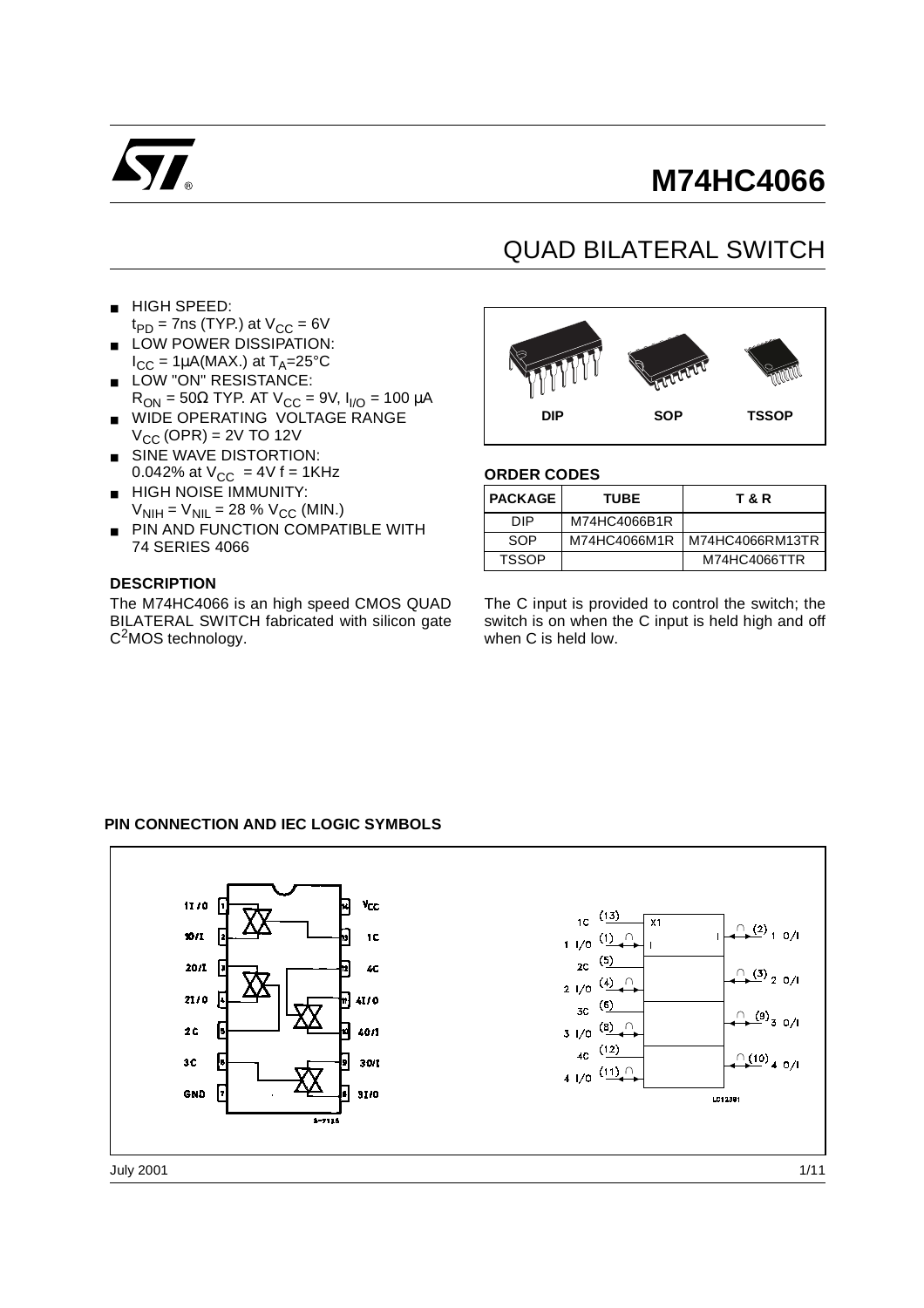#### LOGIC DIAGRAM **PIN DESCRIPTION**



| <b>PIN No</b> | <b>SYMBOL</b> | <b>NAME AND FUNCTION</b>        |
|---------------|---------------|---------------------------------|
| 1, 4, 8, 11   | 1 to 4 $I/O$  | Independent Inputs/Out-<br>puts |
| 2, 3, 9, 10   | 1 to 4 O/I    | Independent Outputs/<br>Inputs  |
| 13, 5, 6, 12  | 1C to 4C      | Enable Inputs (Active<br>High)  |
|               | GND           | Ground (0V)                     |
| 14            | $V_{\rm CC}$  | Positive Supply Voltage         |

### **TRUTH TABLE**

| <b>CONTROL</b> | <b>SWITCH FUNCTION</b> |
|----------------|------------------------|
|                | ΩN                     |
|                | OFF                    |

57

#### **ABSOLUTE MAXIMUM RATINGS**

| Symbol                      | <b>Parameter</b>                             | Value                    | Unit |
|-----------------------------|----------------------------------------------|--------------------------|------|
| $V_{\rm CC}$                | Supply Voltage                               | $-0.5$ to $+13$          | V    |
| $V_{IN}$                    | <b>DC Input Voltage</b>                      | -0.5 to $V_{CC}$ + 0.5   | V    |
| $V_{I/O}$                   | DC Input/Output Voltage                      | $-0.5$ to $V_{CC}$ + 0.5 | V    |
| <b>I<sub>OK</sub></b>       | Control Input DC Diode Current               | ±20                      | mA   |
| $I_{IOK}$                   | I/O DC Diode Current                         | ±20                      | mA   |
| Ιo                          | DC Output Source Sink Current Per Output Pin | ± 25                     | mA   |
| $I_{CC}$ or $I_{GND}$       | DC $V_{CC}$ or Ground Current                | ± 50                     | mA   |
| $P_D$                       | Power Dissipation                            | $500(*)$                 | mW   |
| $\mathsf{T}_{\textsf{stg}}$ | Storage Temperature                          | $-65$ to $+150$          | °C   |
| T <sub>L</sub>              | Lead Temperature (10 sec)                    | 300                      | °C   |

Absolute Maximum Ratings are those values beyond which damage to the device may occur. Functional operation under these conditions is<br>not implied<br>(\*) 500mW at 65 °C; derate to 300mW by 10mW/°C from 65°C to 85°C

#### **RECOMMENDED OPERATING CONDITIONS**

| Symbol                          | <b>Parameter</b>             | Value                  | <b>Unit</b> |    |  |
|---------------------------------|------------------------------|------------------------|-------------|----|--|
| $V_{\rm CC}$                    | Supply Voltage               | 2 to 12                | V           |    |  |
| $V_{IN}$                        | Input Voltage (Control)      | 0 to $V_{CC}$          | V           |    |  |
| $V_{I/O}$                       | I/O Voltage                  | 0 to $V_{CC}$          | V           |    |  |
| $\mathsf{T}_{\mathsf{op}}$      | <b>Operating Temperature</b> | $-55$ to 125           | $^{\circ}C$ |    |  |
|                                 | Input Rise and Fall Time     | $V_{\text{CC}} = 2.0V$ | 0 to 1000   |    |  |
|                                 |                              | $V_{\text{CC}} = 4.5V$ | 0 to 500    |    |  |
| t <sub>r</sub> , t <sub>f</sub> |                              | $V_{\text{CC}} = 6.0V$ | 0 to 400    | ns |  |
|                                 |                              | $V_{\rm CC} = 10.0 V$  | 0 to 250    |    |  |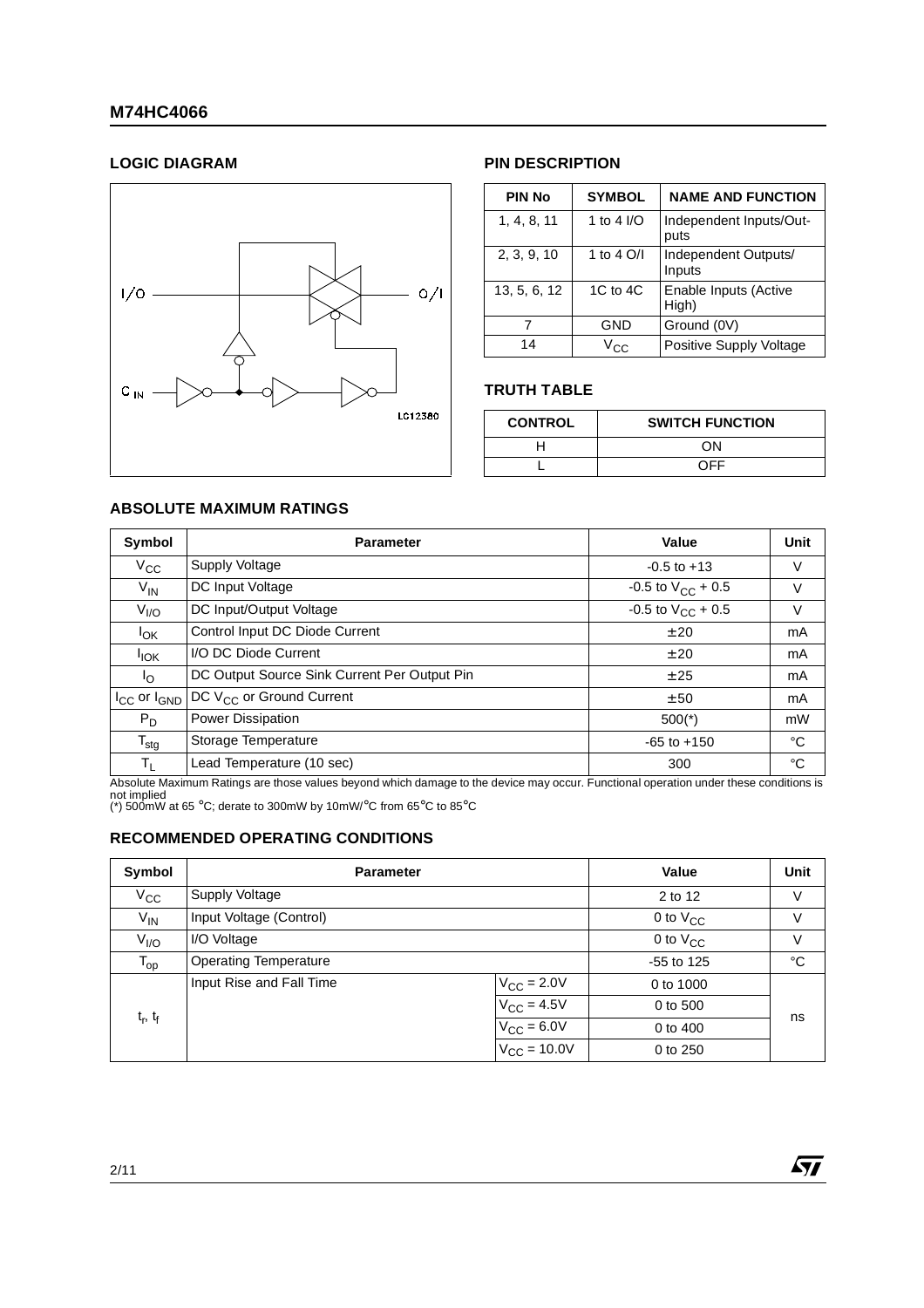#### **DC SPECIFICATIONS**

|                   |                                                                       |          | <b>Test Condition</b>                                                        | Value |                     |              |      |             |              |      |        |  |
|-------------------|-----------------------------------------------------------------------|----------|------------------------------------------------------------------------------|-------|---------------------|--------------|------|-------------|--------------|------|--------|--|
| Symbol            | <b>Parameter</b>                                                      | $V_{CC}$ |                                                                              |       | $T_A = 25^{\circ}C$ |              |      | -40 to 85°C | -55 to 125°C |      | Unit   |  |
|                   |                                                                       | (V)      |                                                                              | Min.  | Typ.                | Max.         | Min. | Max.        | Min.         | Max. |        |  |
| V <sub>IHC</sub>  | <b>High Level Control</b>                                             | 2.0      |                                                                              | 1.5   |                     |              | 1.5  |             | 1.5          |      |        |  |
|                   | Input Voltage                                                         | 4.5      |                                                                              | 3.15  |                     |              | 3.15 |             | 3.15         |      | $\vee$ |  |
|                   |                                                                       | 9.0      |                                                                              | 6.3   |                     |              | 6.3  |             | 6.3          |      |        |  |
|                   |                                                                       | 12.0     |                                                                              | 8.4   |                     |              | 8.4  |             | 8.4          |      |        |  |
| $V_{ILC}$         | Low Level Control                                                     | 2.0      |                                                                              |       |                     | 0.5          |      | 0.5         |              | 0.5  |        |  |
|                   | Input Voltage                                                         | 4.5      |                                                                              |       |                     | 1.35         |      | 1.35        |              | 1.35 | $\vee$ |  |
|                   |                                                                       | 9.0      |                                                                              |       |                     | 2.7          |      | 2.7         |              | 2.7  |        |  |
|                   |                                                                       | 12.0     |                                                                              |       |                     | 3.6          |      | 3.6         |              | 3.6  |        |  |
| $R_{ON}$          | <b>ON Resistance</b>                                                  | 4.5      | $V_I = V_{IHC}$                                                              |       | 96                  | 170          |      | 200         |              | 250  |        |  |
|                   |                                                                       | 9.0      | $V_{I/O}$ = $V_{CC}$ to GND                                                  |       | 55                  | 85           |      | 100         |              | 150  |        |  |
|                   |                                                                       | 12.0     | $I_{I/O} \le 1 mA$                                                           |       | 45                  | 80           |      | 90          |              | 120  | Ω      |  |
|                   |                                                                       | 4.5      | $V_1 = V_{IHC}$                                                              |       | 70                  | 100          |      | 130         |              | 160  |        |  |
|                   |                                                                       | 9.0      | $V_{I/O} = V_{CC}$ or GND                                                    |       | 50                  | 75           |      | 95          |              | 115  |        |  |
|                   |                                                                       | 12.0     | $I_{I/O} \le 1 mA$                                                           |       | 45                  | 70           |      | 90          |              | 110  |        |  |
| $\Delta R_{ON}$   | Difference of ON                                                      | 4.5      | $V_1 = V_{IHC}$                                                              |       | 10                  |              |      |             |              |      |        |  |
|                   | Resistance                                                            | 9.0      | $V_{I/O}$ = $V_{CC}$ or GND                                                  |       | 5                   |              |      |             |              |      | Ω      |  |
|                   | between switches                                                      | 12.0     | $I_{I/O} \le 1mA$                                                            |       | 5                   |              |      |             |              |      |        |  |
| $I_{\text{OFF}}$  | Input/Output<br>Leakage Current<br>(SWITCH OFF)                       | 12.0     | $V_{OS}$ = $V_{CC}$ or GND<br>$V_{IS} = V_{CC}$ or GND<br>$V_{IN} = V_{ILC}$ |       |                     | ± 0.1        |      | ±1          |              | ± 2  | μA     |  |
| $I_{\mathsf{IZ}}$ | Switch Input<br>Leakage Current<br>(SWITCH ON,<br><b>OUTPUT OPEN)</b> | 12.0     | $V_{OS}$ = $V_{CC}$ or GND<br>$V_{IN} = V_{IHC}$                             |       |                     | ± 0.1        |      | ±1          |              | ±2   | μA     |  |
| I <sub>IN</sub>   | Control Input<br>Current                                              | 6.0      | $V_1 = V_{CC}$ or GND                                                        |       |                     | ± 0.1        |      | ±1          |              | ±1   | μA     |  |
| $I_{\rm CC}$      | Quiescent Supply                                                      | 6.0      |                                                                              |       |                     | $\mathbf{1}$ |      | 10          |              | 20   |        |  |
|                   | Current                                                               | 9.0      | $V_1 = V_{CC}$ or GND                                                        |       |                     | 4            |      | 40          |              | 80   | μA     |  |
|                   |                                                                       |          |                                                                              |       |                     | 8            |      | 80          |              | 160  |        |  |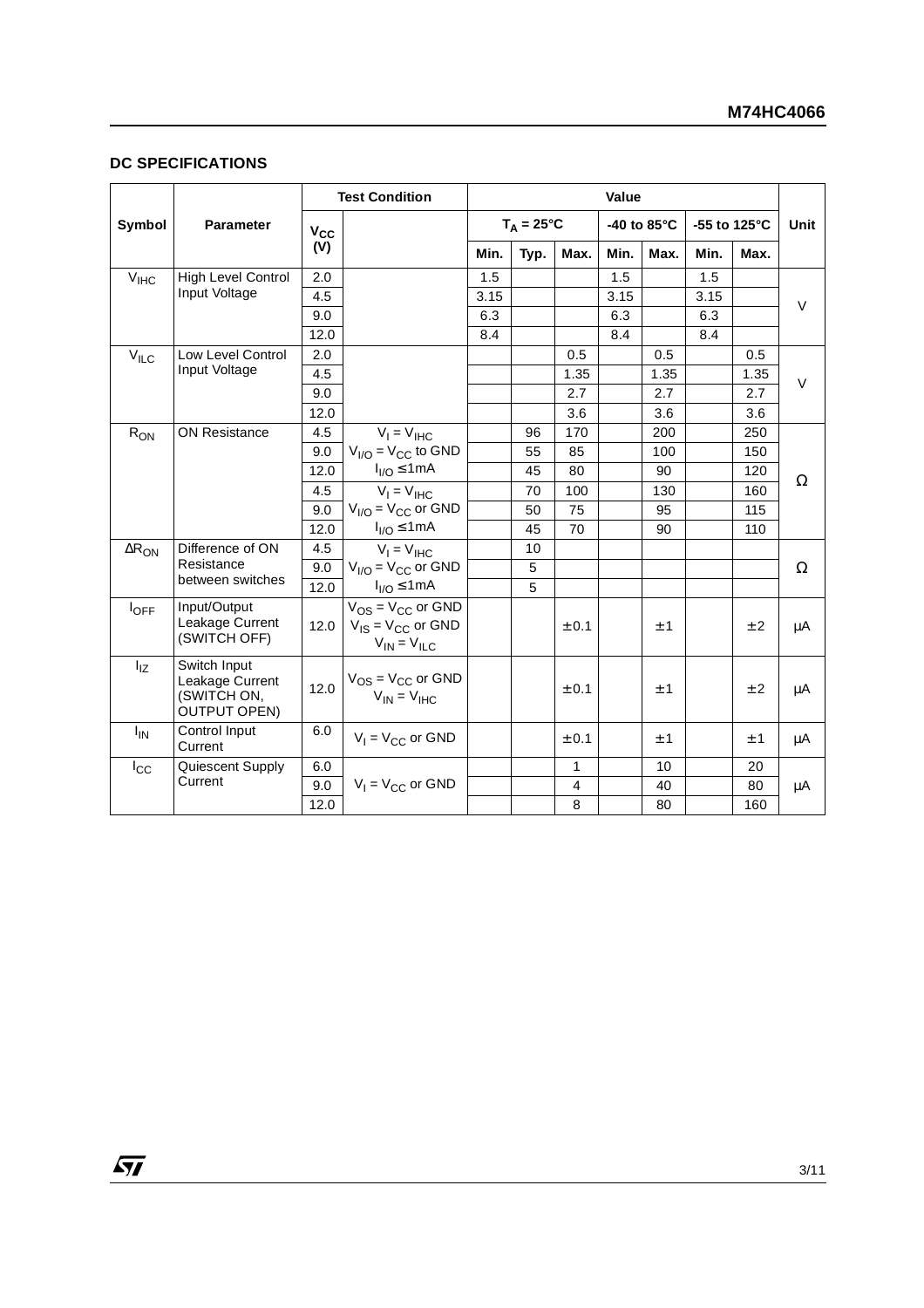|                       |                         | <b>Test Condition</b> |                                                             | Value               |      |                |                        |      |                         |     |            |
|-----------------------|-------------------------|-----------------------|-------------------------------------------------------------|---------------------|------|----------------|------------------------|------|-------------------------|-----|------------|
| Symbol                | <b>Parameter</b>        | $V_{CC}$              |                                                             | $T_A = 25^{\circ}C$ |      |                | -40 to 85 $^{\circ}$ C |      | -55 to 125 $^{\circ}$ C |     | Unit       |
|                       | (V)                     |                       | Min.                                                        | Typ.                | Max. | Min.           | Max.                   | Min. | Max.                    |     |            |
| $\Phi$ <sub>I/O</sub> | <b>Phase Difference</b> | 2.0                   |                                                             |                     | 10   | 50             |                        | 65   |                         | 75  |            |
|                       | Between Input and       | 4.5                   |                                                             |                     | 4    | 10             |                        | 13   |                         | 15  |            |
| Output                | 9.0                     |                       |                                                             | 3                   | 8    |                | 10                     |      | 13                      | ns  |            |
|                       |                         | 12.0                  |                                                             |                     | 3    | $\overline{7}$ |                        | 9    |                         | 10  |            |
| t <sub>PZL</sub>      | Output Enable Time      | 2.0                   | $R_L = 1K\Omega$                                            |                     | 18   | 100            |                        | 125  |                         | 150 | ns         |
| <sup>t</sup> PZH      |                         | 4.5                   |                                                             |                     | 8    | 20             |                        | 25   |                         | 30  |            |
|                       |                         | 9.0                   |                                                             |                     | 6    | 12             |                        | 22   |                         | 27  |            |
|                       |                         | 12.0                  |                                                             |                     | 6    | 12             |                        | 18   |                         | 25  |            |
| t <sub>PLZ</sub>      | Output Disable          | 2.0                   |                                                             |                     | 20   | 115            |                        | 145  |                         | 175 |            |
| <sup>t</sup> PHZ      | Time                    | 4.5                   | $R_1 = 1K\Omega$                                            |                     | 10   | 23             |                        | 29   |                         | 35  |            |
|                       |                         | 9.0                   |                                                             |                     | 8    | 20             |                        | 25   |                         | 30  | ns         |
|                       |                         | 12.0                  |                                                             |                     | 8    | 18             |                        | 22   |                         | 27  |            |
|                       | <b>Maximum Control</b>  | 2.0                   |                                                             |                     | 30   |                |                        |      |                         |     | <b>MHz</b> |
|                       | Input Frequency         | 4.5                   |                                                             |                     | 30   |                |                        |      |                         |     |            |
|                       |                         | 9.0                   | $R_L = 1K\Omega$<br>$C_L = 15 pF$<br>$V_{OUT} = 1/2 V_{CC}$ |                     | 30   |                |                        |      |                         |     |            |
|                       |                         | 12.0                  |                                                             |                     | 30   |                |                        |      |                         |     |            |

### **AC ELECTRICAL CHARACTERISTICS** ( $C_L$  = 50 pF, Input  $t_r = t_f = 6$ ns)

#### **CAPACITIVE CHARACTERISTICS**

|                  |                                              | <b>Test Condition</b> |  | Value               |      |      |                       |      |                        |      |      |
|------------------|----------------------------------------------|-----------------------|--|---------------------|------|------|-----------------------|------|------------------------|------|------|
| Symbol           | <b>Parameter</b>                             | $V_{\rm CC}$<br>(V)   |  | $T_A = 25^{\circ}C$ |      |      | -40 to $85^{\circ}$ C |      | -55 to 125 $\degree$ C |      | Unit |
|                  |                                              |                       |  | Min.                | Typ. | Max. | Min.                  | Max. | Min.                   | Max. |      |
| $C_{IN}$         | Input Capacitance                            |                       |  |                     | 5    | 10   |                       | 10   |                        | 10   | pF   |
| C <sub>I/O</sub> | Switch Terminal<br>Capacitance               |                       |  |                     | 6    |      |                       |      |                        |      | pF   |
| C <sub>IOS</sub> | Feed Through<br>Capacitance                  |                       |  |                     | 0.5  |      |                       |      |                        |      | pF   |
| $C_{PD}$         | Power Dissipation<br>Capacitance<br>(note 1) |                       |  |                     | 15   |      |                       |      |                        |      | pF   |

1) C<sub>PD</sub> is defined as the value of the IC's internal equivalent capacitance which is calculated from the operating current consumption without<br>load. (Refer to Test Circuit). Average operating current can be obtained by th

57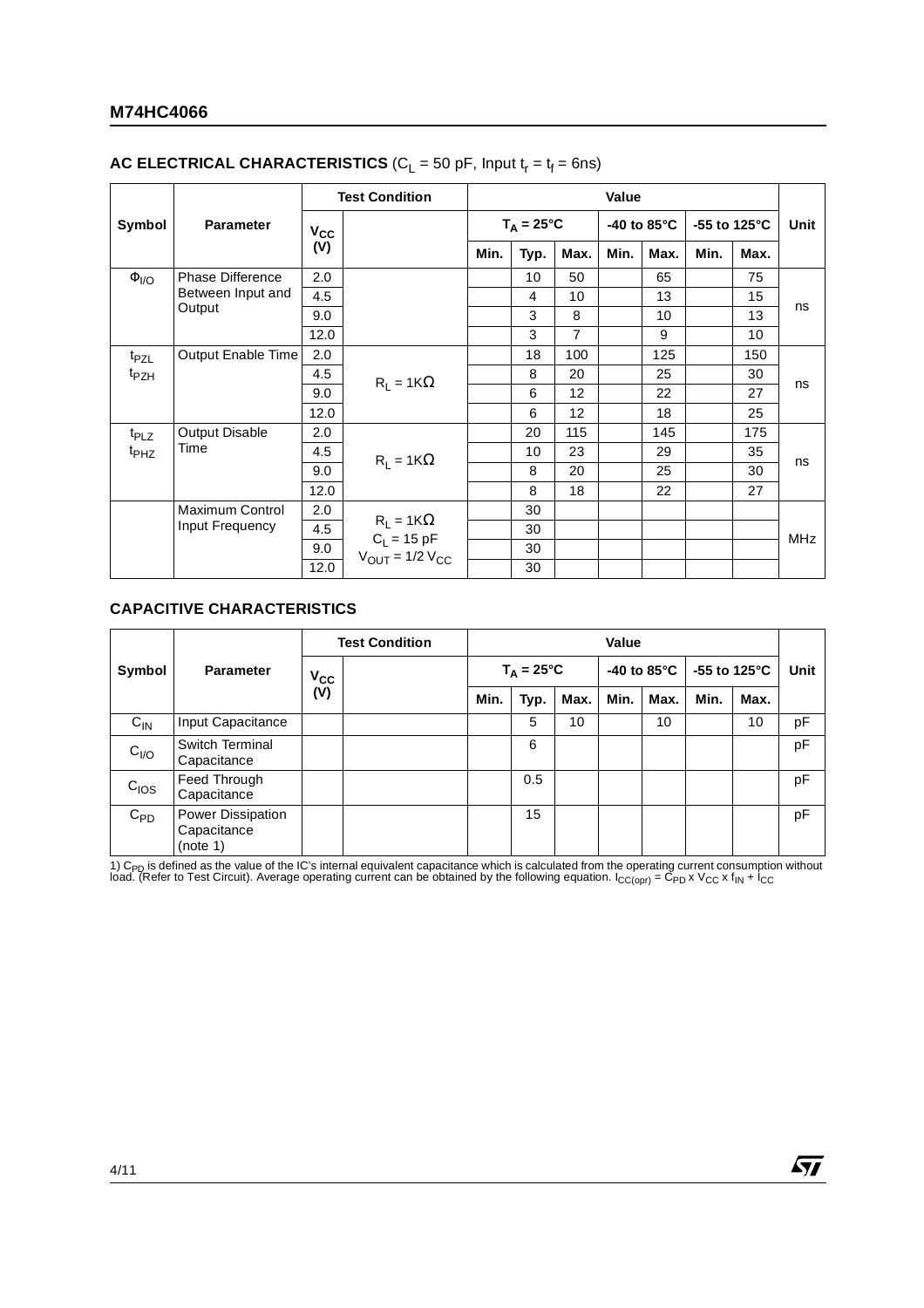| Symbol    | <b>Parameter</b>                   |                     | <b>Test Condition</b>                                        |                                                                                                                        |            |               |  |
|-----------|------------------------------------|---------------------|--------------------------------------------------------------|------------------------------------------------------------------------------------------------------------------------|------------|---------------|--|
|           |                                    | $V_{\rm CC}$<br>(V) | $V_{IN}$<br>$(V_{p-p})$                                      |                                                                                                                        | Typ.       |               |  |
|           | Sine Wave                          | 4.5                 | 4                                                            | $f_{IN}$ = 1 KHz R <sub>1</sub> = 10 K $\Omega$ , C <sub>1</sub> = 50 pF                                               | 0.05       | $\frac{0}{0}$ |  |
|           | Distortion (THD)                   | 9.0                 | 8                                                            |                                                                                                                        | 0.04       |               |  |
| $f_{MAX}$ | Frequency                          | 4.5                 |                                                              | Adjust $f_{IN}$ voltage to obtain 0 dBm at $V_{OS}$ .                                                                  | 200        |               |  |
| Response  |                                    | 9.0                 | Increase f <sub>IN</sub> Frequency until dB meter reads -3dB | 200                                                                                                                    | <b>MHz</b> |               |  |
|           | (Switch ON)                        |                     |                                                              | $R_1 = 50\Omega$ , C <sub>1</sub> = 10 pF                                                                              |            |               |  |
|           | Feed through                       | 4.5                 |                                                              | $V_{IN}$ is centered at $V_{CC}/2$ . Adjust input for 0 dBm                                                            | -60        |               |  |
|           | <b>Attenuation (Switch</b><br>OFF) | 9.0                 |                                                              | $R_1 = 600\Omega C_1 = 50$ pF, $f_{IN} = 1$ MHz sine wave                                                              | -60        | dB            |  |
|           | Crosstalk (Control                 | 4.5                 |                                                              |                                                                                                                        | 60         |               |  |
|           | Input to Signal<br>Output)         | 9.0                 |                                                              | $R_1 = 600\Omega$ , C <sub>1</sub> = 50 pF, f <sub>IN</sub> = 1MHz square wave (t <sub>r</sub> = t <sub>f</sub> = 6ns) | 100        | mV            |  |
|           | Crosstalk (Between                 | 4.5                 |                                                              | Adjust $V_{IN}$ to Obtain 0 dBmat input                                                                                | -60        |               |  |
|           | Any Switches)                      | 9.0                 |                                                              | $R_1 = 600\Omega$ , C <sub>1</sub> = 50 pF, f <sub>IN</sub> = 1MHz sine wave                                           | -60        | dB            |  |

## **ANALOG SWITCH CHARACTERISTICS**  $(GND = 0V; T_A = 25°C)$

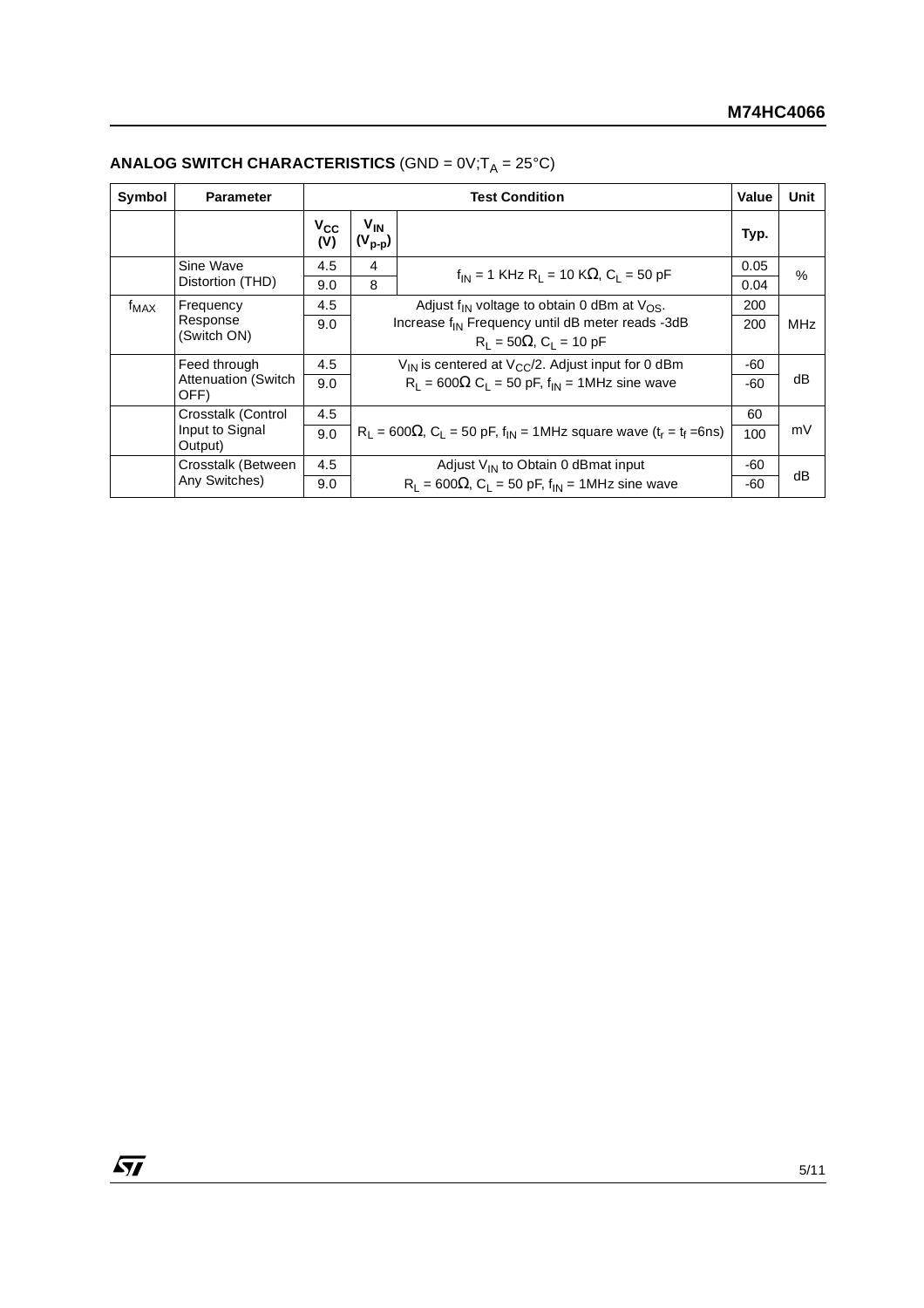#### **SWITCHING CARACTERISTICS TEST CIRCUIT**

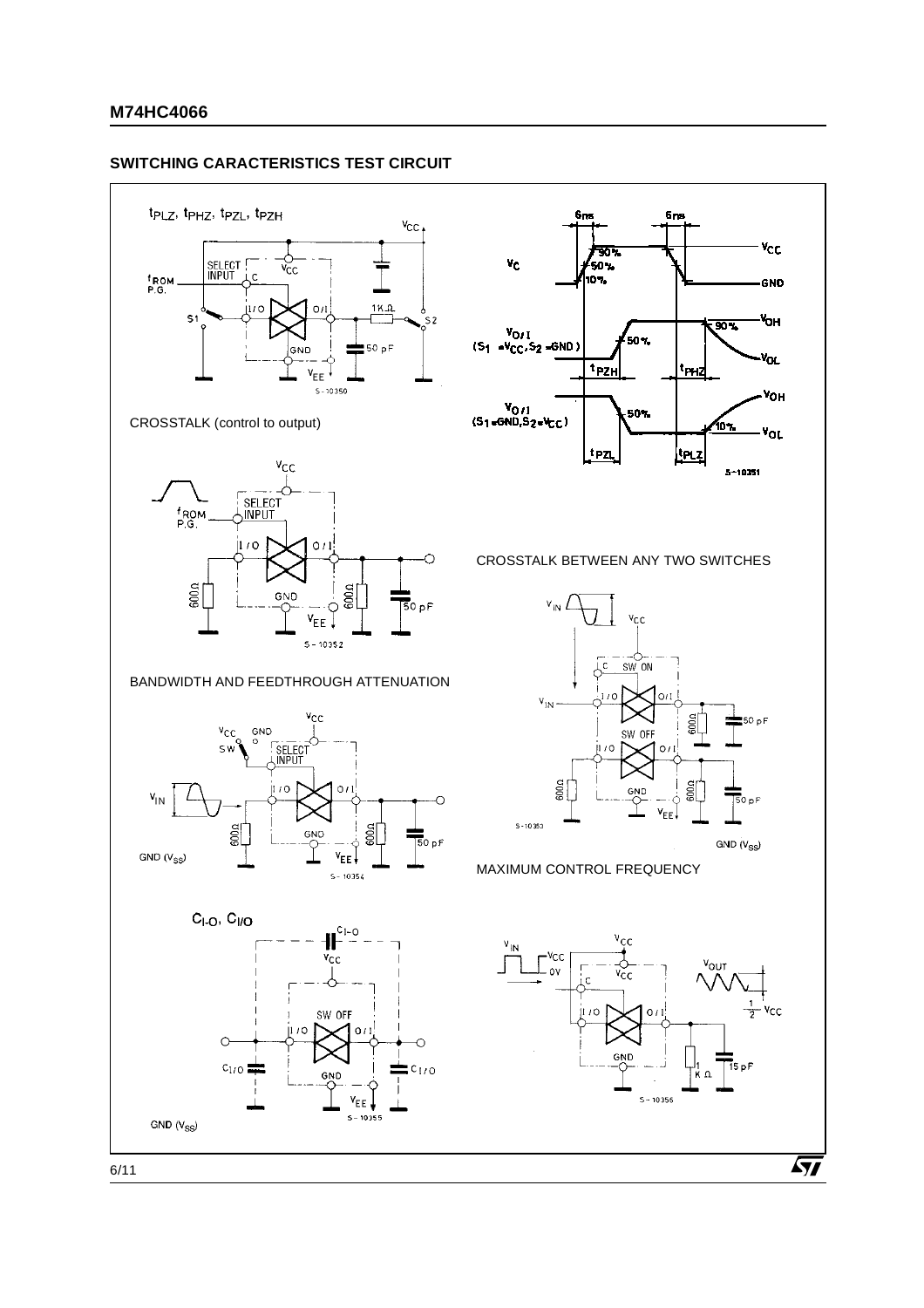## **CHANNEL RESISTANCE (R<sub>ON)</sub> ICC** (Opr.)





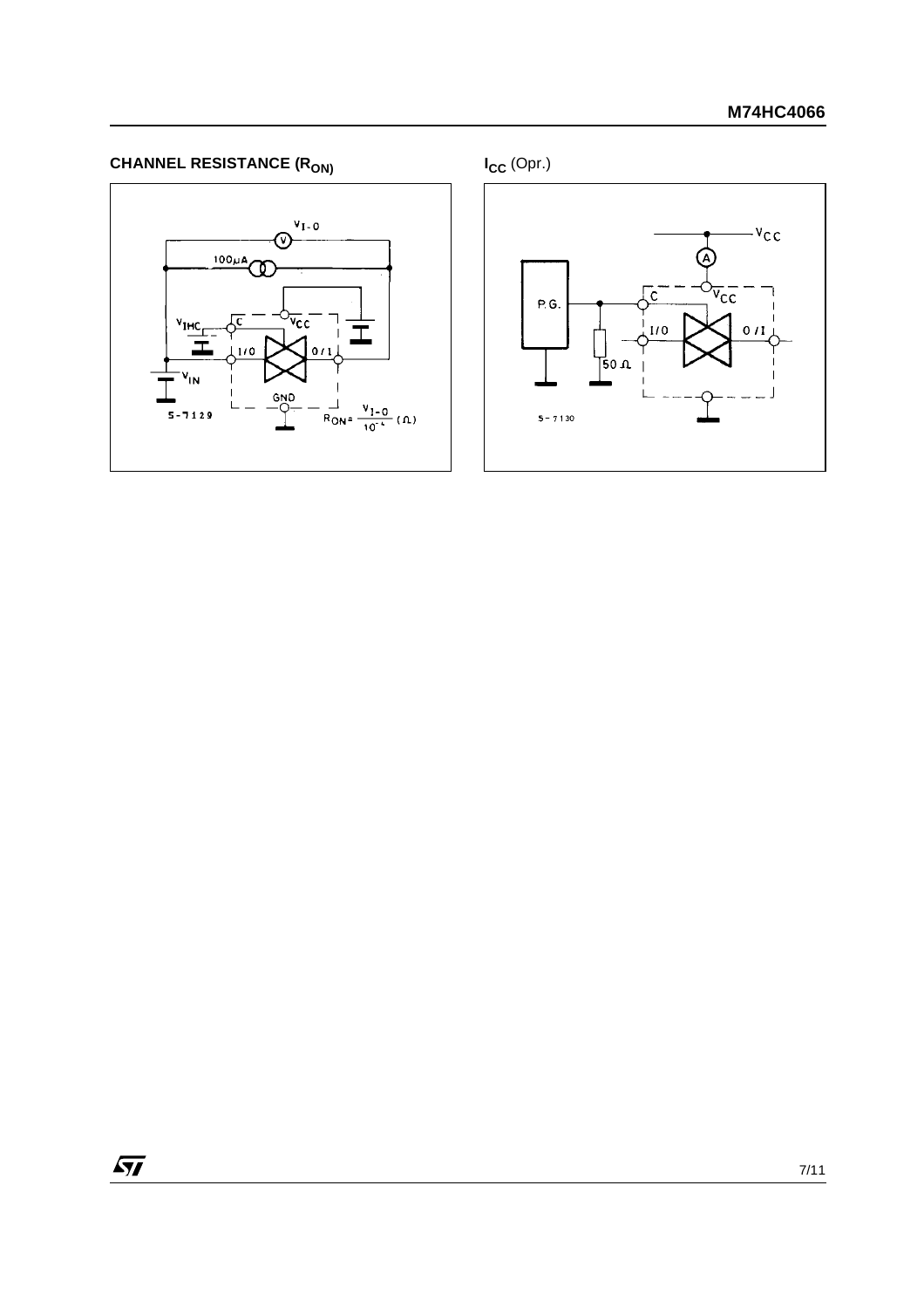$\Gamma$ 

|                                            | <b>Plastic DIP-14 MECHANICAL DATA</b> |            |      |       |       |       |  |  |  |  |  |
|--------------------------------------------|---------------------------------------|------------|------|-------|-------|-------|--|--|--|--|--|
|                                            |                                       | mm.        |      | inch  |       |       |  |  |  |  |  |
| DIM.                                       | MIN.                                  | <b>TYP</b> | MAX. | MIN.  | TYP.  | MAX.  |  |  |  |  |  |
| a1                                         | 0.51                                  |            |      | 0.020 |       |       |  |  |  |  |  |
| B                                          | 1.39                                  |            | 1.65 | 0.055 |       | 0.065 |  |  |  |  |  |
| $\sf b$                                    |                                       | 0.5        |      |       | 0.020 |       |  |  |  |  |  |
| b <sub>1</sub>                             |                                       | 0.25       |      |       | 0.010 |       |  |  |  |  |  |
| D                                          |                                       |            | 20   |       |       | 0.787 |  |  |  |  |  |
| E                                          |                                       | 8.5        |      |       | 0.335 |       |  |  |  |  |  |
| $\mathsf{e}% _{0}\left( \mathsf{e}\right)$ |                                       | 2.54       |      |       | 0.100 |       |  |  |  |  |  |
| e3                                         |                                       | 15.24      |      |       | 0.600 |       |  |  |  |  |  |
| F                                          |                                       |            | 7.1  |       |       | 0.280 |  |  |  |  |  |
| T                                          |                                       |            | 5.1  |       |       | 0.201 |  |  |  |  |  |
| L                                          |                                       | 3.3        |      |       | 0.130 |       |  |  |  |  |  |
| Ζ                                          | 1.27                                  |            | 2.54 | 0.050 |       | 0.100 |  |  |  |  |  |



# **Plastic DIP-14 MECHANICAL DATA**

٦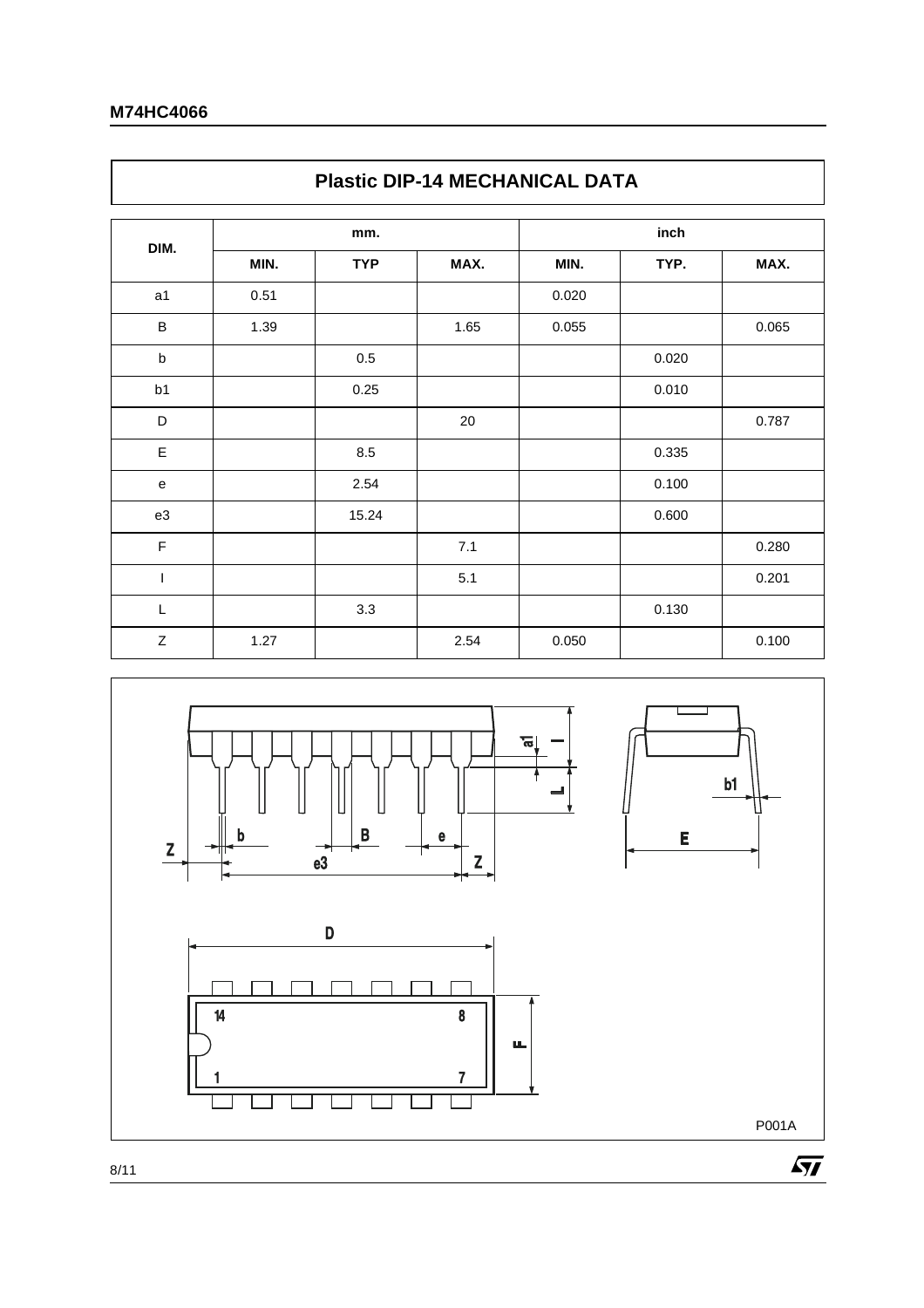| DIM.           |      | mm.        |      | inch       |       |       |  |  |
|----------------|------|------------|------|------------|-------|-------|--|--|
|                | MIN. | <b>TYP</b> | MAX. | MIN.       | TYP.  | MAX.  |  |  |
| A              |      |            | 1.75 |            |       | 0.068 |  |  |
| a <sub>1</sub> | 0.1  |            | 0.2  | 0.003      |       | 0.007 |  |  |
| a2             |      |            | 1.65 |            |       | 0.064 |  |  |
| b              | 0.35 |            | 0.46 | 0.013      |       | 0.018 |  |  |
| b <sub>1</sub> | 0.19 |            | 0.25 | 0.007      |       | 0.010 |  |  |
| $\mathbf C$    |      | $0.5\,$    |      |            | 0.019 |       |  |  |
| c1             |      |            |      | 45° (typ.) |       |       |  |  |
| D              | 8.55 |            | 8.75 | 0.336      |       | 0.344 |  |  |
| E              | 5.8  |            | 6.2  | 0.228      |       | 0.244 |  |  |
| ${\bf e}$      |      | 1.27       |      |            | 0.050 |       |  |  |
| e3             |      | 7.62       |      |            | 0.300 |       |  |  |
| F              | 3.8  |            | 4.0  | 0.149      |       | 0.157 |  |  |
| G              | 4.6  |            | 5.3  | 0.181      |       | 0.208 |  |  |
| L              | 0.5  |            | 1.27 | 0.019      |       | 0.050 |  |  |
| M              |      |            | 0.68 |            |       | 0.026 |  |  |



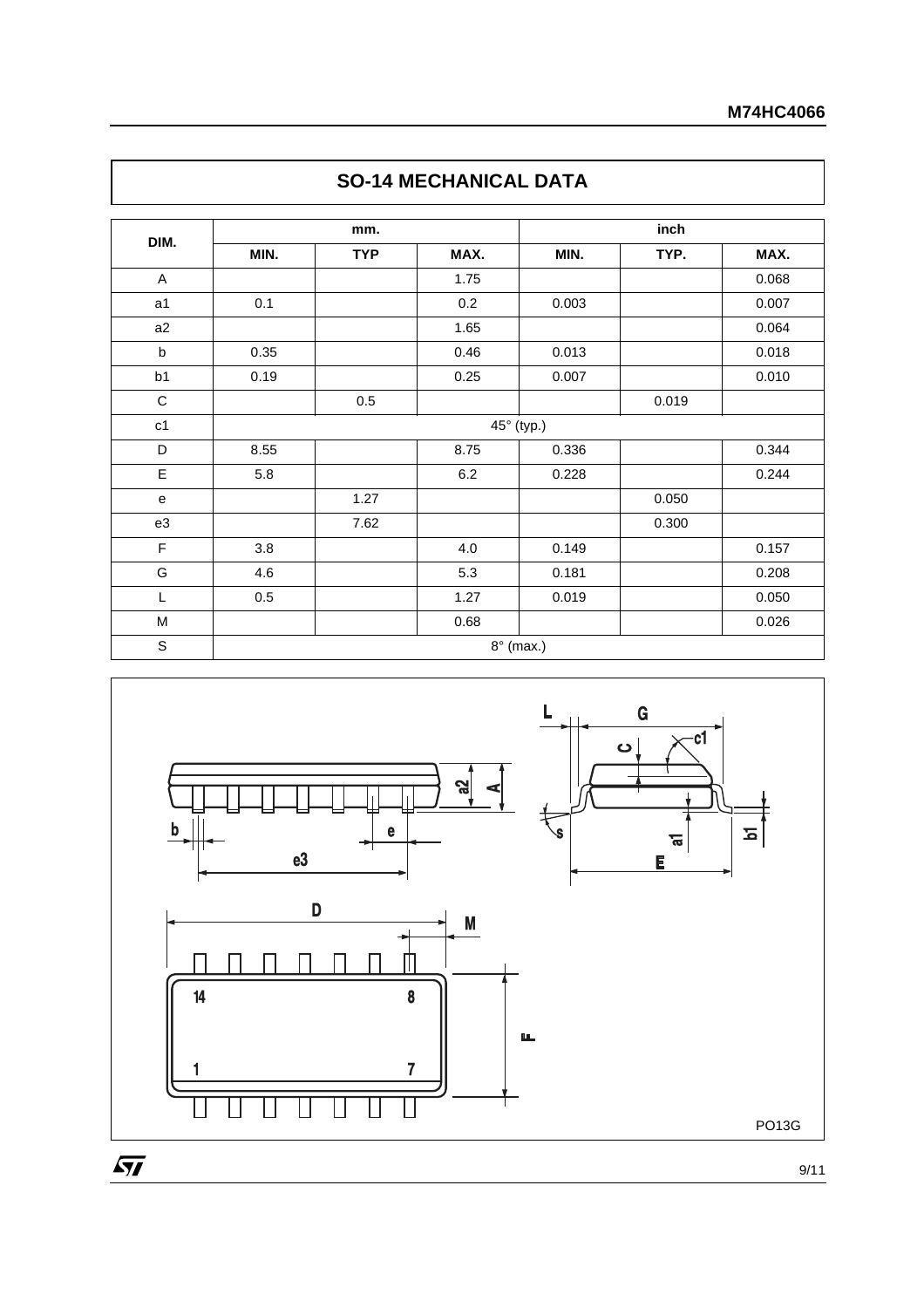$\Gamma$ 

|                | <b>TSSOP14 MECHANICAL DATA</b> |            |             |             |            |             |  |  |  |  |  |
|----------------|--------------------------------|------------|-------------|-------------|------------|-------------|--|--|--|--|--|
| DIM.           |                                | mm.        |             | inch        |            |             |  |  |  |  |  |
|                | MIN.                           | <b>TYP</b> | MAX.        | MIN.        | TYP.       | MAX.        |  |  |  |  |  |
| A              |                                |            | 1.2         |             |            | 0.047       |  |  |  |  |  |
| A <sub>1</sub> | 0.05                           |            | 0.15        | 0.002       | 0.004      | 0.006       |  |  |  |  |  |
| A2             | 0.8                            | 1          | 1.05        | 0.031       | 0.039      | 0.041       |  |  |  |  |  |
| b              | 0.19                           |            | 0.30        | 0.007       |            | 0.012       |  |  |  |  |  |
| $\mathbf C$    | 0.09                           |            | 0.20        | 0.004       |            | 0.0089      |  |  |  |  |  |
| D              | 4.9                            | 5          | 5.1         | 0.193       | 0.197      | 0.201       |  |  |  |  |  |
| E              | $6.2\,$                        | 6.4        | 6.6         | 0.244       | 0.252      | 0.260       |  |  |  |  |  |
| E <sub>1</sub> | 4.3                            | 4.4        | 4.48        | 0.169       | 0.173      | 0.176       |  |  |  |  |  |
| e              |                                | 0.65 BSC   |             |             | 0.0256 BSC |             |  |  |  |  |  |
| K              | $0^{\circ}$                    |            | $8^{\circ}$ | $0^{\circ}$ |            | $8^{\circ}$ |  |  |  |  |  |
| L              | 0.45                           | 0.60       | 0.75        | 0.018       | 0.024      | 0.030       |  |  |  |  |  |



٦

 $\sqrt{M}$ 

10/11